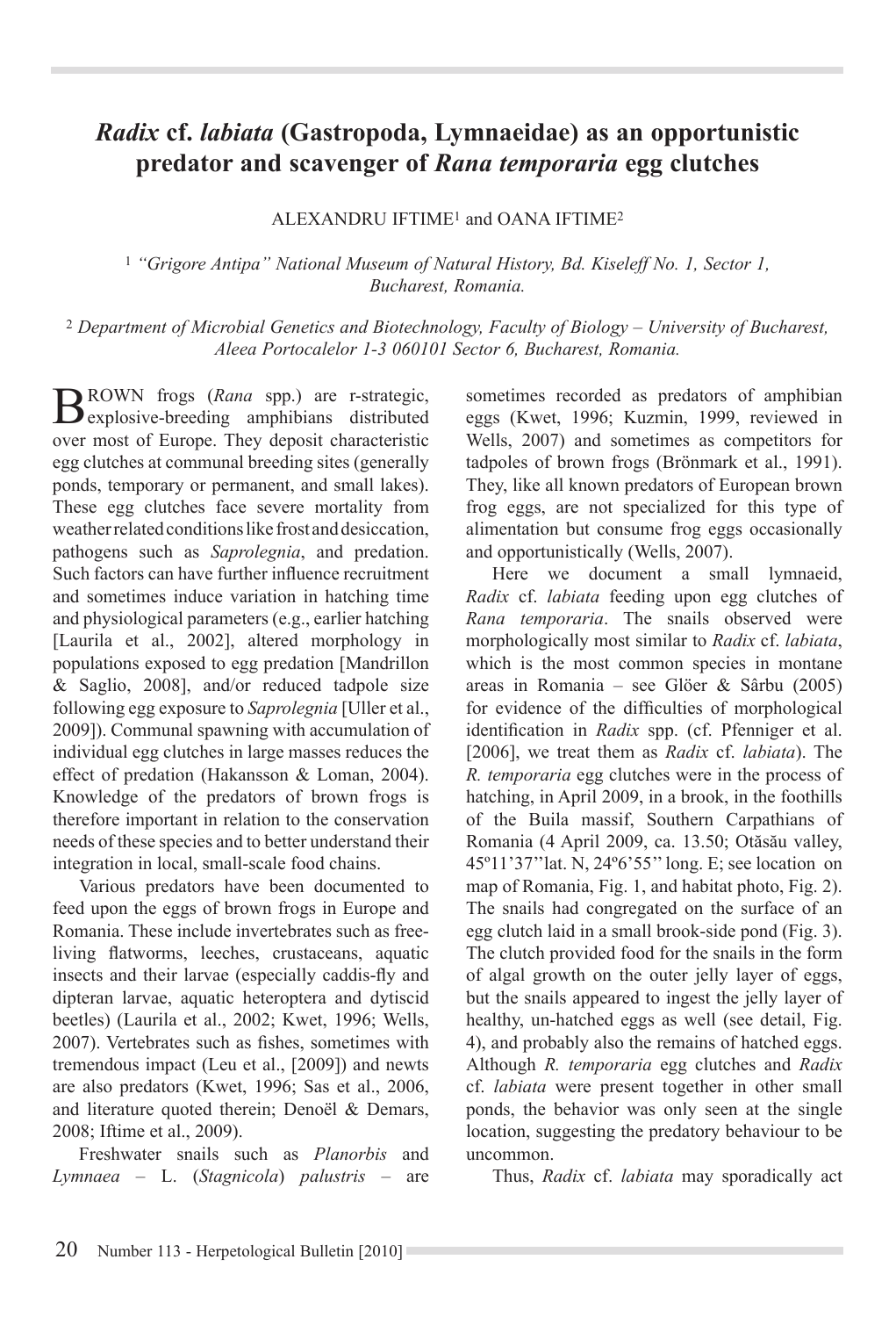



Figure 1. Study area located on the map of Romania. ▲

Figure 2. General aspect of the habitat in April 2009.  $\triangle$ 

Figure 3. Radix cf. labiata snails congregating on hatching Rana temporaria egg clutch.  $\blacktriangledown$ 

Figure 4. Radix cf. labiata snail ingesting egg jelly.  $\blacktriangleright$